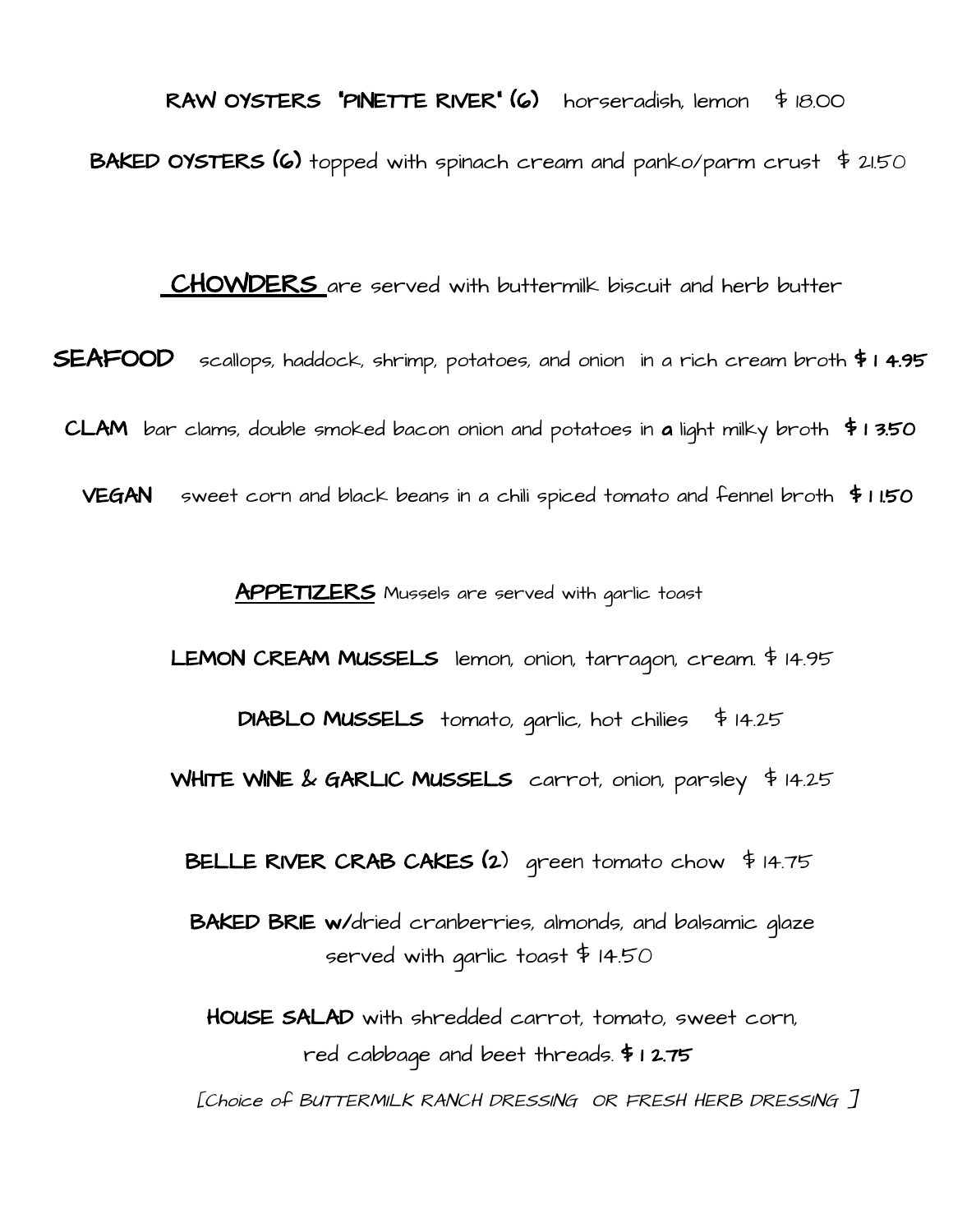## BUTTERED LOBSTER ROLL warm lobster poached in butter \$ 27.75 MAYO LOBSTER ROLL chilled lobster mixed with celery mayo. \$ 27.75 rolls are served on a split top toasted roll with lettuce, served with potato chips and cole slaw

#### **MAINS**

## Our famous **STEAMER** POT \$ 42.75

SNOW CRAB LEGS / QUAHOGS / MUSSELS / SHRIMP & FRESH FISH steamed in a tomato fennel broth with corn and baby potatoes. Served with garlic toast.

## EAST COAST CHOWDER with garlic toast \$29.50

with lobster, mussels, scallops, shrimp, and smoked fish in a rich cream base

#### ULTIMATE CLAM CHOWDER with garlic toast \$25.75 Whole quahogs, bacon, bar clams, smoked haddock, potatoes, onion, cream

# **ACADIAN CHOWDER** with garlic toast  $\frac{4}{5}$  25.50

Mussels, fresh haddock, chorizo, shrimp, smoky tomato broth.

## $CHORIZO \& CLAMS$  with garlic toast \$ 22.75

quahog clams, spicy sausage,, garlic, onions, cilantro white wine

#### SEAFOOD PASTA \$ 26.50

Scallops, shrimp, smoked haddock, linguini tomato cream sauce

## FISHERMANS PASTA \$25.75

Scallops, shrimp, garlic, olive oil, linguini, spinach, fresh tomato

## SUMMER PASTA  $$15.75$

Garlic, olive oil, cherry tomatoes, spinach, linguini

## BRONZED SALMON \$2650

Spice crusted filet on a saute of potatoes, ,corn, and spinach

## PANSEARED 10oz STRIPLOIN STEAK \$33..50

With mashed potatoes, wine sauce, and green beans.